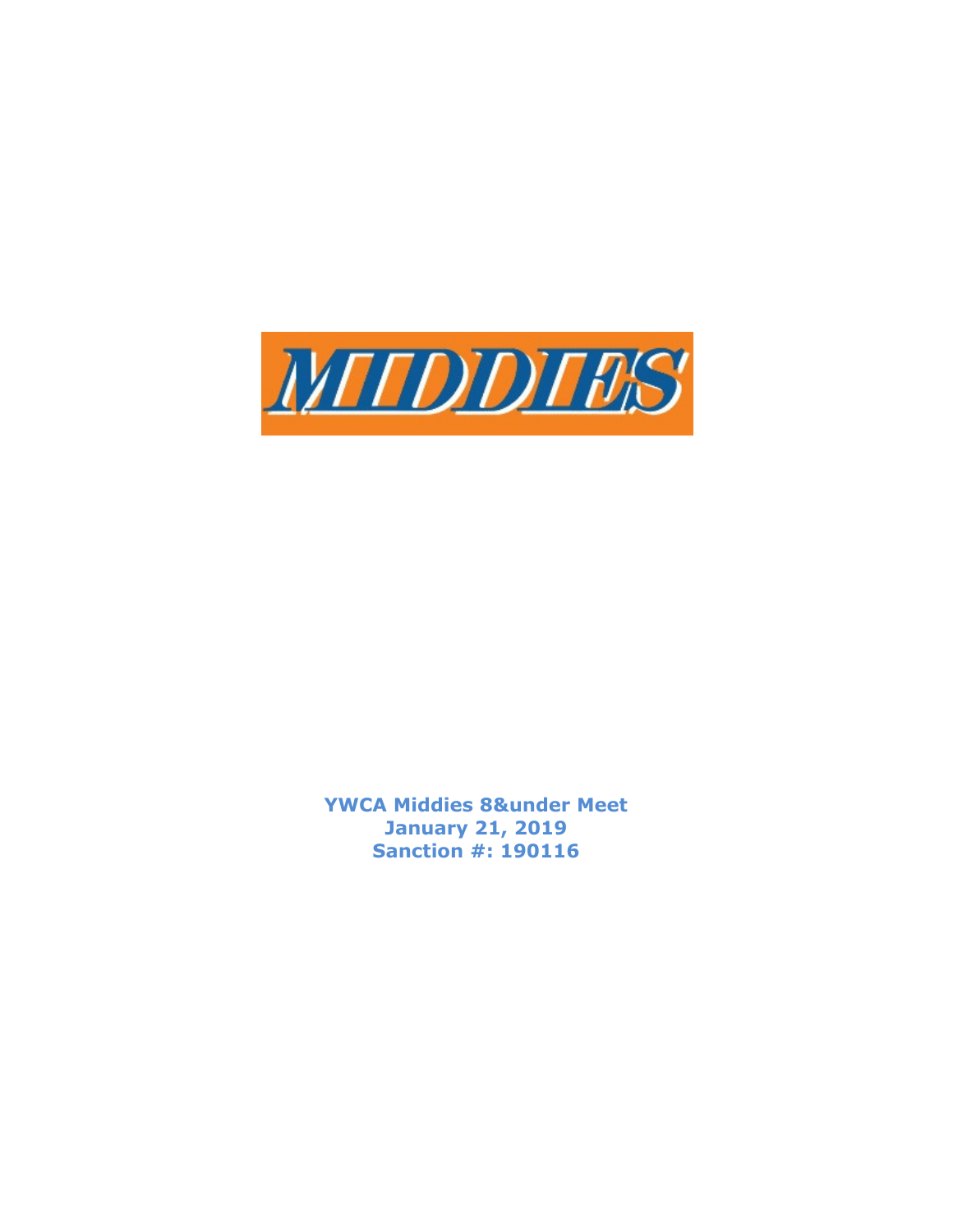## **YWCA Middies 8&under Meet**

**January 21, 2019** 

| <b>SANCTION:</b>                      | Held under the sanction of USA Swimming/Metropolitan Swimming, Inc., 190116                                                                                                                                                                                                                                                                                                                                                                                                                                                                                                                           |  |  |
|---------------------------------------|-------------------------------------------------------------------------------------------------------------------------------------------------------------------------------------------------------------------------------------------------------------------------------------------------------------------------------------------------------------------------------------------------------------------------------------------------------------------------------------------------------------------------------------------------------------------------------------------------------|--|--|
| <b>LOCATION:</b>                      | <b>YWCA of White Plains</b><br>515 North St.<br><b>White Plains, NY 10605</b>                                                                                                                                                                                                                                                                                                                                                                                                                                                                                                                         |  |  |
| <b>FACILITY:</b>                      | One 6x7' lane 25 yard course. Non-turbulent lane lines. Colorado electronic timing system with 6<br>line scoreboard.<br>The pool has been certified in accordance with Article 104.2.2C (4)                                                                                                                                                                                                                                                                                                                                                                                                           |  |  |
| <b>SESSIONS:</b>                      | Session 1: Monday, January 21, 12:45 pm warm up, 1:30 pm start                                                                                                                                                                                                                                                                                                                                                                                                                                                                                                                                        |  |  |
| <b>FORMAT:</b>                        | All events will be timed finals, deck seeding.                                                                                                                                                                                                                                                                                                                                                                                                                                                                                                                                                        |  |  |
| <b>ELIGIBILITY:</b>                   | Open to all USA Swimming/Metropolitan Swimming Inc. registered swimmers.<br>All swimmers participating in this meet must be registered by the first day of the meet.<br>Age on January 21, 2019 will determine age for the entire meet.                                                                                                                                                                                                                                                                                                                                                               |  |  |
| <b>DISABILITY</b><br><b>SWIMMERS:</b> | Swimmers with disabilities are encouraged to attend. Contact the meet director if you need special<br>consideration.<br>The athlete (or the athlete's coach) is also responsible for notifying the meet referee of any disability prior<br>to the competition.                                                                                                                                                                                                                                                                                                                                        |  |  |
| <b>ENTRIES:</b>                       | <b>Swimmers are limited to 3 events</b><br>This meet will be run using Hy-Tek's Meet Manager. All files must be emailed in Hy-Tek format.<br>An email confirming receipt of entries along with a meet manager report will be returned to the<br>coach.<br>If this report is not received within 2 days, contact John Yearwood (jvearwood@ywcawpcw.org).<br>U.S. Mail Entries/Payment to: YWCA Middies, 515 North Street, White Plains, NY, 10605<br>Email Entries/Confirm Entry Receipt: jyearwood@ywcawpcw.org                                                                                       |  |  |
| <b>DEADLINE:</b>                      | 1: Metro LSC teams will be given priority on a first come/first served basis. Metro teams entries must be<br>received by Tuesday, December 25, 2018.<br>2: The final entry deadline for this meet is Tuesday, January 1, 2019.<br>3: Metro entries received between December 27, 2018, and January 2, 2019 and all entries from other<br>LSC's will be entered in the order they were received, as space allows.<br>An email confirming receipt of entries if you provide an email contact. Please contact Meet Director if you<br>do not receive such a report within 2 days of your original email. |  |  |
| <b>ENTRY FEE:</b>                     | An entry fee of \$5.00 per individual event must accompany the entries.<br>Make check payable to: YWCA Middies.<br>Payment must be received by January 2, 2019 for email entries. Payment must be included with all mail<br>entries. Failure to pay entry fees by this deadline could result in teams being barred from the meet.                                                                                                                                                                                                                                                                     |  |  |
| <b>WARM-UP:</b>                       | Warm up sessions will be assigned and each team will have 20 minutes to complete. All lanes will<br>open for the last 10 minutes for specific warm up.                                                                                                                                                                                                                                                                                                                                                                                                                                                |  |  |
| <b>SCRATCHES:</b>                     | Coaches will be given scratch sheets upon check-in for each session. All scratches are due no later than<br>30 minutes prior to the start of the session. Coaches are asked to indicate clearly individual events<br>scratches and which swimmers will not be participating in the session.                                                                                                                                                                                                                                                                                                           |  |  |
|                                       |                                                                                                                                                                                                                                                                                                                                                                                                                                                                                                                                                                                                       |  |  |

**COACHES:** In accordance with Metropolitan Swimming Inc. Policy, only those coaches who display current, valid USA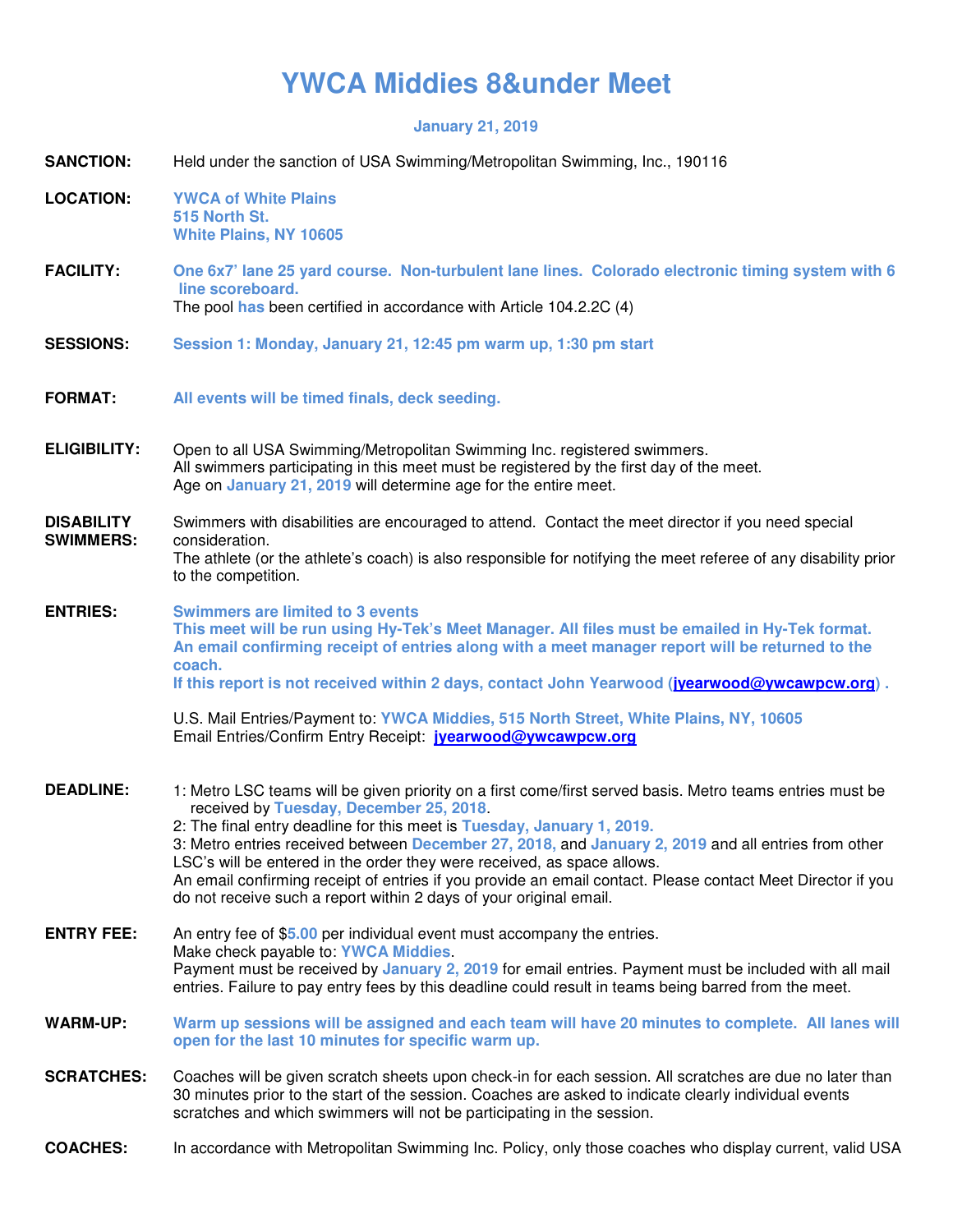Swimming credentials will be permitted to act in a coaching capacity at this meet. Coaches who do not possess these credentials will be required to leave the deck area.

**AWARDS: Ribbons 1st – 8 th place per age group**.

**OFFICIALS: Meet Referee**: **Andy Kass, ark2ndbase@optimum.net** Admin Official: John Yearwood Officials wishing to volunteer should contact Meet Referee by **January 5, 2019**.

**MEET John Yearwood, jyearwood@ywcawpcw.org, 914-949-6227 x151**

**DIRECTOR:** 

**RULES:** The current USA Swimming Rules and Regulations will apply. **The USA Swimming Code of Conduct is in effect for the duration of the meet.** The overhead start procedure may be used at the discretion of the meet Referee.

> **Operation of a drone, or any other flying apparatus, is prohibited over the venue (pools, athlete/coach areas, spectator areas and open ceiling locker rooms) any time athletes, coaches, officials and/or spectators are present.**

- **SAFETY:** Metropolitan Safety and Warm-up procedures will be in effect. Marshals will be present throughout warmups and competition, and have the authority to remove, with the concurrence of the meet Referee, any swimmer, coach, club, or spectator for failure to follow the safety rules. "**Any swimmer entered in the meet must be certified by a USA Swimming member coach as being proficient in performing a racing start or must start each race from within the water. When unaccompanied by a member-coach, it is the responsibility of the swimmer, or the swimmer's legal guardian, to ensure compliance with this requirement**"
- **WATER DEPTH:**  USA 2011 - 202.3.7 "The meet announcement shall include information about water depth measured for a distance of 3 feet 3½ inches (1.0 meter) to 16 feet 5 inches (5.0 meters) from both end walls." **The water depth is 3 feet at the shallow end and 10 feet deep at the diving end.**

## **AUDIO/VISUAL STATEMENT: Use of Audio or visual recording devices, including a cell phone, is not permitted in changing areas, rest rooms or locker rooms, or behind the blocks**

- **DECK CHANGING: Deck Changing is prohibited**
- **DISCLAIMER:**  Upon acceptance of his/her entries, the participant waives all claims against **the YWCA of White Plains and the YWCA Middies**, Metropolitan Swimming Inc., USA Swimming Inc., their agents or representatives for any injury occurring as a result of the meet.
- **ADMISSION: Adults (16 and over): \$5, Programs: \$3**
- **MERCHANTS: Vendors will be at the meet selling merchandise. Concessions will be provided.**
- **PARKING: Parking is available in the back of the YWCA. NO CARS to be parked in front.**

## **DIRECTIONS: The YWCA is located at 515 North St., White Plains, NY opposite White Plain High School. Bryant Ave. is the nearest intersection.**

From Hutchinson River Pkwy, North and South:

Take Exit 25 (Route 127, North St.) west toward White Plains. YWCA is on the left 1.5 miles. From Cross Westchester Express (I-287):

Heading East (from Tappan Zee Bridge) take Exit 9A. Bear right and continue to the 3rd intersection,

Bryant Ave. Turn right and continue to North St. Turn left and drive one block. YWCA is on right.

Heading West (from Port Chester or Connecticut):

Tke Exit 9S. After light bear right onto the Hutchinson River Pkwy South. Take Exit 25W as